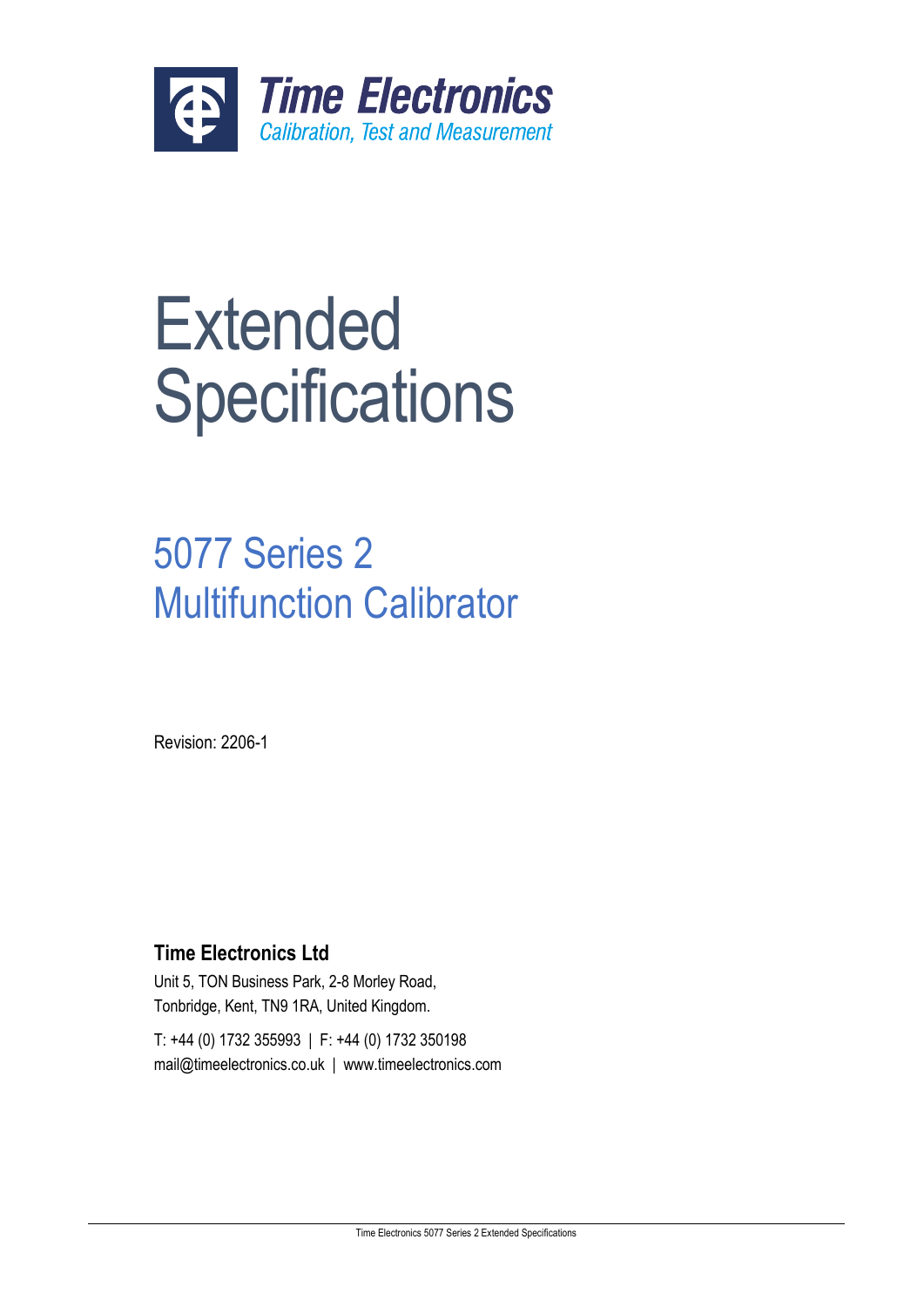## 5077 Series 2 Specifications

- 1. Specifications are stated as  $\pm$  ppm or % of output + floor, unless otherwise indicated.
- 2. Specifications apply at 23 °C  $\pm$  5 °C.
- 3. For temperatures outside this range add 0.2 x specification per °C.
- 4. Specifications include stability, linearity, and traceability of external standards used for calibration.

## DC Voltage

| Range          | Uncertainty<br>1 Year | <b>Resolution</b> | Output<br>Resistance | Max. Burden     |
|----------------|-----------------------|-------------------|----------------------|-----------------|
| $0$ to $20$ mV | 40 ppm + 4 $\mu$ V    | $0.1 \mu V$       | $10 \Omega$          |                 |
| 20 to 200 mV   | 40 ppm + 4 $\mu$ V    | $1 \mu V$         | $10 \Omega$          |                 |
| $0.2$ to $2$ V | 40 ppm + $15 \mu V$   | $1 \mu V$         | $0.1 \Omega$         | 20 mA           |
| 2 to 20 V      | 40 ppm + $75 \mu V$   | $10 \mu V$        | $0.1 \Omega$         | 20 mA           |
| 20 to 200 V    | $50$ ppm + 15 mV      | 1 mV              | 50<                  | $20 \text{ mA}$ |
| 200 to 1050 V  | $150$ ppm + $30$ mV   | $10 \text{ mV}$   | $< 10 \Omega$        | 10 mA           |

Maximum capacitance 1000 pF. 1 % of full scale overrange, except for function limits.

## DC Current

| Range                   | Uncertainty<br>1 Year | <b>Resolution</b> | Compliance<br>Voltage | Max. Inductance |
|-------------------------|-----------------------|-------------------|-----------------------|-----------------|
| 0 to 200 $\mu$ A        | 150 ppm $+25$ nA      | 0.1 <sub>nA</sub> | 10V                   | 50 uH           |
| $0.2$ to $2 \text{ mA}$ | 120 ppm $+55$ nA      | 1 <sub>n</sub> A  | 10V                   | 50 uH           |
| 2 to 20 mA              | 120 ppm + 200 nA      | 10 <sub>n</sub> A | 10V                   | 50 uH           |
| 20 to 200 mA            | 120 ppm + $2 \mu A$   | 100 nA            | 10 <sub>V</sub>       | 30 uH           |
| 0.2 to 2 A              | 400 ppm + $100 \mu A$ | 1 uA              | 4 V                   | 5 uH            |
| 2 to 22 A               | $600$ ppm + 1 mA      | 10 uA             | 4 V                   | $2$ $\mu$ H     |

For full accuracy the 2 A and 20 A ranges compliance is limited to 2.2 V. For settling and stabilisation, see notes. 1 % of full scale overrange, except for function limits.

## DC Power

| Voltage<br>Range | Uncertainty<br>1 Year        | <b>Resolution</b> | Output<br>Resistance  | Max. Burden       |
|------------------|------------------------------|-------------------|-----------------------|-------------------|
| 2 to 20 mV       | 100 ppm + 10 $\mu$ V         | 1 µV              | 10 $\Omega$           |                   |
| 20 to 200 mV     | 100 ppm + $25 \mu V$         | 1 µV              | $10 \Omega$           |                   |
| 0.2 to 2 V       | 100 ppm + 50 $\mu$ V         | $10 \mu V$        | $0.1 \Omega$          | 20 mA             |
| 2 to 20 V        | 100 ppm + $500 \mu V$        | 100 uV            | $0.1 \Omega$          | $20 \text{ mA}$   |
| 20 to 200 V      | 200 ppm + 10 mV              | 1 mV              | $5\Omega$             | 20 mA             |
| 200 to 1050 V    | $500$ ppm + $50$ mV          | 10 mV             | $< 10 \Omega$         | 10 <sub>m</sub> A |
| Current<br>Range | <b>Uncertainty</b><br>1 Year | <b>Resolution</b> | Compliance<br>Voltage | Max Inductance    |
| 2 to 20 mA       | 150 ppm + 10 $\mu$ A         | 1 µA              | 10V                   | $50 \mu H$        |
| 20 to 200 mA     | 150 ppm + 100 µA             | $10 \mu A$        | 10V                   | 30 µH             |
| $0.2$ to $2$ A   | $500$ ppm + $500$ $\mu$ A    | 100 uA            | 4V                    | 200 µH            |
| 2 to 22 A        | 650 ppm $+5$ mA              | 1 mA              | 4 V                   | 150 uH            |

Simultaneous output of voltage and current. Output displayed in Watts or VA. Specification applies with low terminals isolated.<br>Additional current errors apply for use with common low terminals, see notes.

To calculate the total power uncertainty, use the following formula:  $\sqrt{Vspec^2 + Ispec^2}$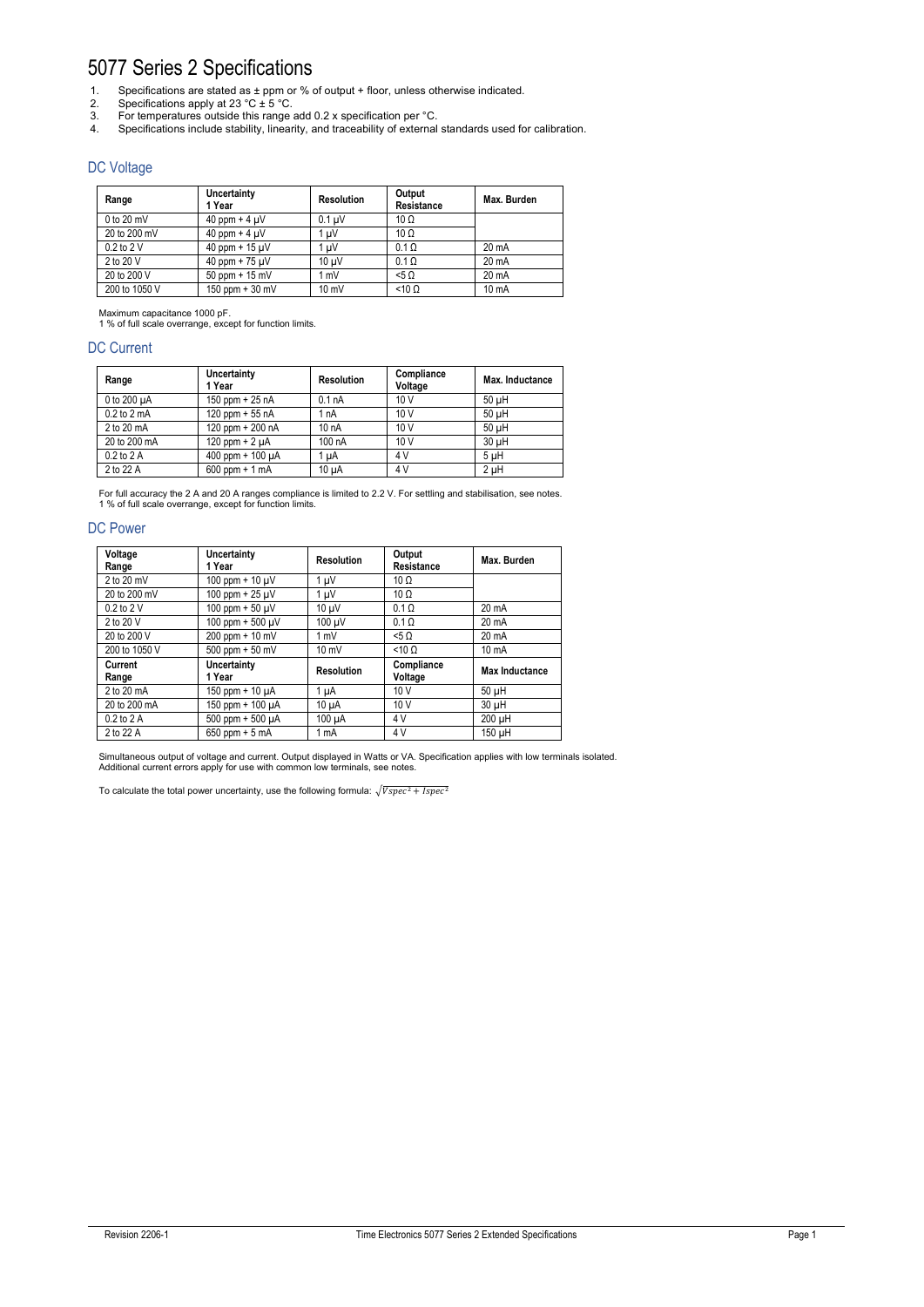## AC Voltage

| Range          | Frequency                                       | Uncertainty<br>1 Year | <b>Resolution</b> | Output<br>Resistance | Max. Burden |
|----------------|-------------------------------------------------|-----------------------|-------------------|----------------------|-------------|
|                | 20 Hz to 40 Hz                                  | $0.15 \% + 40 \mu V$  |                   |                      |             |
| $2$ to $20$ mV | 40 Hz to 2 kHz                                  | $0.10 \% + 30 \mu V$  | $1 \mu V$         | $10 \Omega$          |             |
|                | 2 kHz to 20 kHz                                 | $0.15 % + 30 \mu V$   |                   |                      |             |
|                | 20 Hz to 40 Hz                                  | $0.10 \% + 60$ uV     |                   |                      |             |
| 20 to 200 mV   | 40 Hz to 2 kHz                                  | $0.05 \% + 50 \mu V$  | $1 \mu V$         | $10 \Omega$          |             |
|                | $0.10 \% + 75 \,\mu\text{V}$<br>2 kHz to 20 kHz |                       |                   |                      |             |
|                | 20 Hz to 40 Hz                                  | $0.10 \% + 60 \mu V$  | $10 \mu V$        | $< 0.1 \Omega$       | 20 mA       |
| $0.2$ to $2$ V | 40 Hz to 2 kHz                                  | $0.05 \% + 50 \mu V$  |                   |                      |             |
|                | 2 kHz to 20 kHz                                 | $0.05 \% + 75 \mu V$  |                   |                      |             |
|                | 20 Hz to 40 Hz                                  | $0.10 \% + 600 \mu V$ |                   |                      |             |
| 2 to 20 V      | 40 Hz to 2 kHz                                  | $0.05 \% + 500 \mu V$ | 100 µV            | $< 5 \Omega$         | 20 mA       |
|                | 2 kHz to 20 kHz                                 | $0.10 \% + 750 \mu V$ |                   |                      |             |
| 20 to 200 V    | 40 Hz to 1 kHz                                  | $0.05 \% + 3 mV$      | 1 mV              | $< 5 \Omega$         | 20 mA       |
| 200 to 1050 V  | 40 Hz to 1 kHz                                  | $0.05 \% + 20 mV$     | $10 \text{ mV}$   | $< 10 \Omega$        | 10 mA       |

Frequency accuracy 0.01 %. Frequency resolution 1 Hz. 1 % of full scale overrange, except for function limits.<br>Additional noise floor uncertainties apply to settings below 5 mV, see notes.

## AC Current

| Range                   | Frequency       | Uncertainty<br>1 Year | <b>Resolution</b> | Compliance<br>Voltage (RMS) | Max. Inductance |
|-------------------------|-----------------|-----------------------|-------------------|-----------------------------|-----------------|
| 10 to 200 µA            | 20 Hz to 40 Hz  | $0.10 \% + 150 nA$    |                   |                             |                 |
|                         | 40 Hz to 2 kHz  | $0.05 \% + 150 nA$    | 10 nA             | 8 V                         | $50 \mu H$      |
|                         | 2 kHz to 5 kHz  | $0.10 \% + 150 nA$    |                   |                             |                 |
| $0.2$ to $2 \text{ mA}$ | 20 Hz to 40 Hz  | $0.10 \% + 150 nA$    |                   |                             |                 |
|                         | 40 Hz to 2 kHz  | $0.05 \% + 150 nA$    | 10 nA             | 8 V                         | $50 \mu H$      |
|                         | 2 kHz to 5 kHz  | $0.10 \% + 200 nA$    |                   |                             |                 |
| 2 to 20 mA              | 20 Hz to 40 Hz  | $0.10 \% + 2 \mu A$   |                   |                             |                 |
|                         | 40 Hz to 2 kHz  | $0.05 \% + 2 \mu A$   | 100 nA            | 8 V                         | $50 \mu H$      |
|                         | 2 kHz to 5 kHz  | $0.10 \% + 2.5 \mu A$ |                   |                             |                 |
| 20 to 200 mA            | 20 Hz to 40 Hz  | $0.10 \% + 20 \mu A$  |                   |                             |                 |
|                         | 40 Hz to 2 kHz  | $0.05 \% + 20 \mu A$  | $1 \mu A$         | 8 V                         | $30 \mu H$      |
|                         | 2 kHz to 5 kHz  | $0.10 \% + 25 \mu A$  |                   |                             |                 |
| $0.2$ to $2$ A          | 20 Hz to 40 Hz  | $0.15 \% + 250 \mu A$ |                   | 3V                          |                 |
|                         | 40 Hz to 500 Hz | $0.10 \% + 250 \mu A$ | $10 \mu A$        |                             | 200 µH          |
| 2 to 22 A               | 20 Hz to 40 Hz  | $0.15 \% + 3 mA$      |                   |                             |                 |
|                         | 40 Hz to 500 Hz | $0.10 \% + 3 mA$      | $100 \mu A$       | 3V                          | $150 \mu H$     |

For full accuracy the 2 A and 20 A ranges compliance is limited to 2.2 V. 1 % of full scale overrange, except for function limits.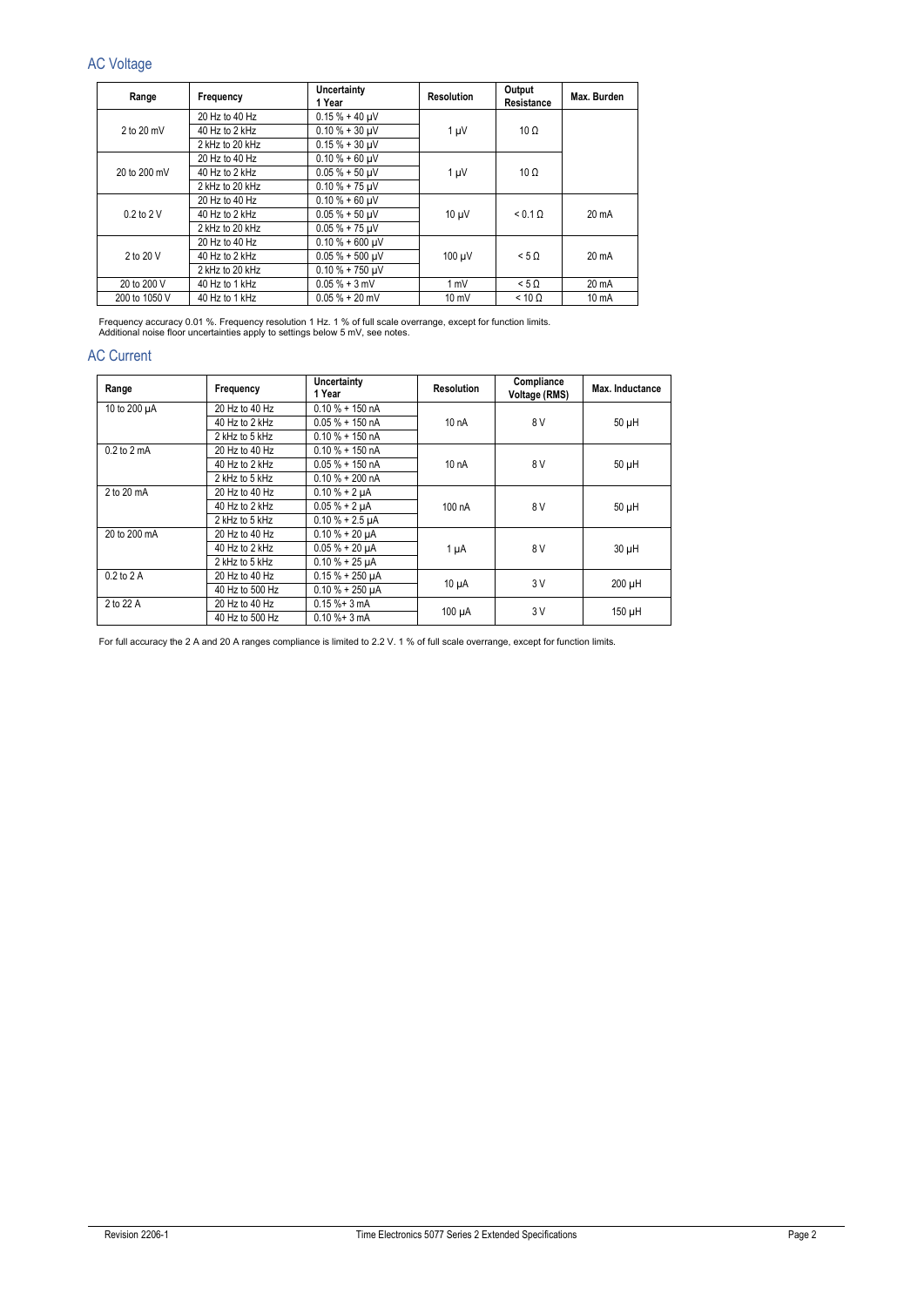## AC Power

| <b>Voltage Ranges</b> | Frequency    | Uncertainty 1 Year      | <b>Resolution</b> | Max. Burden                 |
|-----------------------|--------------|-------------------------|-------------------|-----------------------------|
| $2$ to $20$ mV        |              | $0.10 \% + 150 \mu V$   | $10 \mu V$        | $10 \Omega$                 |
| 20 to 200 mV          |              | $0.05 % + 150$ uV       | $10 \mu V$        |                             |
| $0.2$ to $2$ V        | 40 to 500 Hz | $0.05% + 100 \mu V$     | 100 µV            | $20 \text{ mA}$             |
| 2 to 20 V             |              | $0.05 \% + 500 \mu V$   | 1 mV              | $20 \text{ mA}$             |
| 20 to 200 V           |              | $0.10 \% + 3 mV$        | $10 \text{ mV}$   | $20 \text{ mA}$             |
| 200 to 1050 V         |              | $0.10 \% + 20$ mV       | 1 mV              | $10 \text{ mA}$             |
| <b>Current Ranges</b> | Frequency    | Uncertainty 1 Year      | <b>Resolution</b> | Compliance<br>Voltage (RMS) |
| 2 to 20 mA            |              | $0.1\% + 20 \mu A$      | 100 nA            | 8 V                         |
| 20 to 200 mA          | 40 to 500 Hz | $0.1\% + 200 \mu A$     | 1 µA              |                             |
| $0.2$ to $2$ A        |              | $0.1\% + 1.5$ mA        | $10 \mu A$        | 3 V                         |
| 2 to 22 A             |              | $0.1\% + 15 \text{ mA}$ | 100 µA            |                             |

Frequency accuracy 0.02 %. Maximum Inductance: 2 A range 200 µH, 20 A range 150 µH<br>Specification applies with low terminals isolated. High terminals must not be connected. Additional current errors apply for use with comm

| <b>Phase Angle</b> | Frequency     | Uncertainty<br>1 Year | Resolution       |
|--------------------|---------------|-----------------------|------------------|
| ± 90°              | 40 to 100 Hz  | $0.25$ $^{\circ}$     | $0.1$ $^{\circ}$ |
|                    | 100 to 500 Hz | $1.0^{\circ}$         | $0.1$ $^{\circ}$ |

| <b>Power Factor</b> | Frequency    | <b>Resolution</b> |
|---------------------|--------------|-------------------|
| 0.00 to 1.00        | 40 to 500 Hz | 0.01              |

Accredited measurements are not available for phase angle or power factor.

To calculate the total power uncertainty, use the following formulas: Power Specification  $(\%) = \sqrt{Vspec^2 + Ispec^2 + PC^2}$ 

Where *Vspec* and *Ispec* is the voltage and current accuracy expressed in %. PC is a Phase Correction derived from a formula given as:

*Phase Correction* (%) = 100  $\left(1 - \frac{Cos(Phase + Pspec)}{Cos Phase}\right)$ 

Phase Correction Table

| <b>Phase Watts</b><br><b>Power Factor</b> |      |              | <b>Uncertainty 1 Year</b> |
|-------------------------------------------|------|--------------|---------------------------|
|                                           |      | 40 to 100 Hz | 100 to 500 Hz             |
| 0.                                        | 1.00 | 0.00%        | 0.02%                     |
| 10 <sup>°</sup>                           | 0.99 | 0.08%        | 0.32%                     |
| 20°                                       | 0.94 | 0.16%        | 0.65%                     |
| 30°                                       | 0.87 | 0.25%        | 1.02%                     |
| 40°                                       | 0.77 | 0.37%        | 1.48 %                    |
| 50°                                       | 0.64 | 0.52%        | 2.10 %                    |
| 60°                                       | 0.50 | 0.76%        | 3.04%                     |
| 70°                                       | 0.34 | 1.20 %       | 4.81%                     |
| 80°                                       | 0.17 | 2.48%        | 9.91%                     |

## Turn Coil Ranges

.

| Range             | Frequency       | Uncertainty<br>1 Year | <b>Resolution</b> | Compliance<br>Voltage | Max. Inductance |
|-------------------|-----------------|-----------------------|-------------------|-----------------------|-----------------|
| $2A \times 1$     | DC.             | $0.05% + 500 \mu A$   | $100 \mu A$       | 4 V                   |                 |
|                   | 20 Hz to 40 Hz  | $0.10 \% + 100 \mu A$ |                   | 3 V RMS               |                 |
|                   | 40 Hz to 100 Hz | $0.05% + 100 \mu A$   | $10 \mu A$        |                       |                 |
| 2 A x5 (10 A)     | DC              | $0.05% + 500 \mu A$   | 1 mA              | 4 V                   |                 |
|                   | 20 Hz to 40 Hz  | $0.10 \% + 100 \mu A$ |                   | 3 V RMS               | 200 µH          |
|                   | 40 Hz to 100 Hz | $0.05% + 100 \mu A$   | $100 \mu A$       |                       |                 |
| 2 A x50 (100 A)   | DC              | $0.05% + 500 \mu A$   | 10 mA             | 4 V                   |                 |
|                   | 20 Hz to 40 Hz  | $0.10 \% + 100$ mA    |                   |                       |                 |
|                   | 40 Hz to 100 Hz | $0.05 \% + 100$ mA    | 1 mA              | 3 V RMS               |                 |
| 20 A x1           | DC.             | $0.065 \% + 5 mA$     | 1 mA              | 4 V                   |                 |
|                   | 20 Hz to 40 Hz  | $0.15% + 3mA$         |                   | 3 V RMS               |                 |
|                   | 40 Hz to 100 Hz | $0.10 \% + 3 mA$      | $100 \mu A$       |                       |                 |
| 20 A x5 (100 A)   | DC.             | $0.065 \% + 5 mA$     | 10 mA             | 4 V                   |                 |
|                   | 20 Hz to 40 Hz  | $0.15% + 3mA$         |                   | 3 V RMS               | 150 µH          |
|                   | 40 Hz to 100 Hz | $0.10 \% + 3 mA$      | 1 mA              |                       |                 |
| 20 A x50 (1100 A) | DC              | $0.065 \% + 5 mA$     | 100 mA            | 4 V                   |                 |
|                   | 20 Hz to 40 Hz  | $0.15% + 3mA$         |                   |                       |                 |
|                   | 40 Hz to 100 Hz | $0.10 \% + 3 mA$      | 10 mA             | 3 V RMS               |                 |

The turn coil ranges are a mathematical calculation of the DCI Power and ACI current functions and therefore do not require calibration..<br>1 % of full scale overrange, except for function limits. The uncertainty refers to t